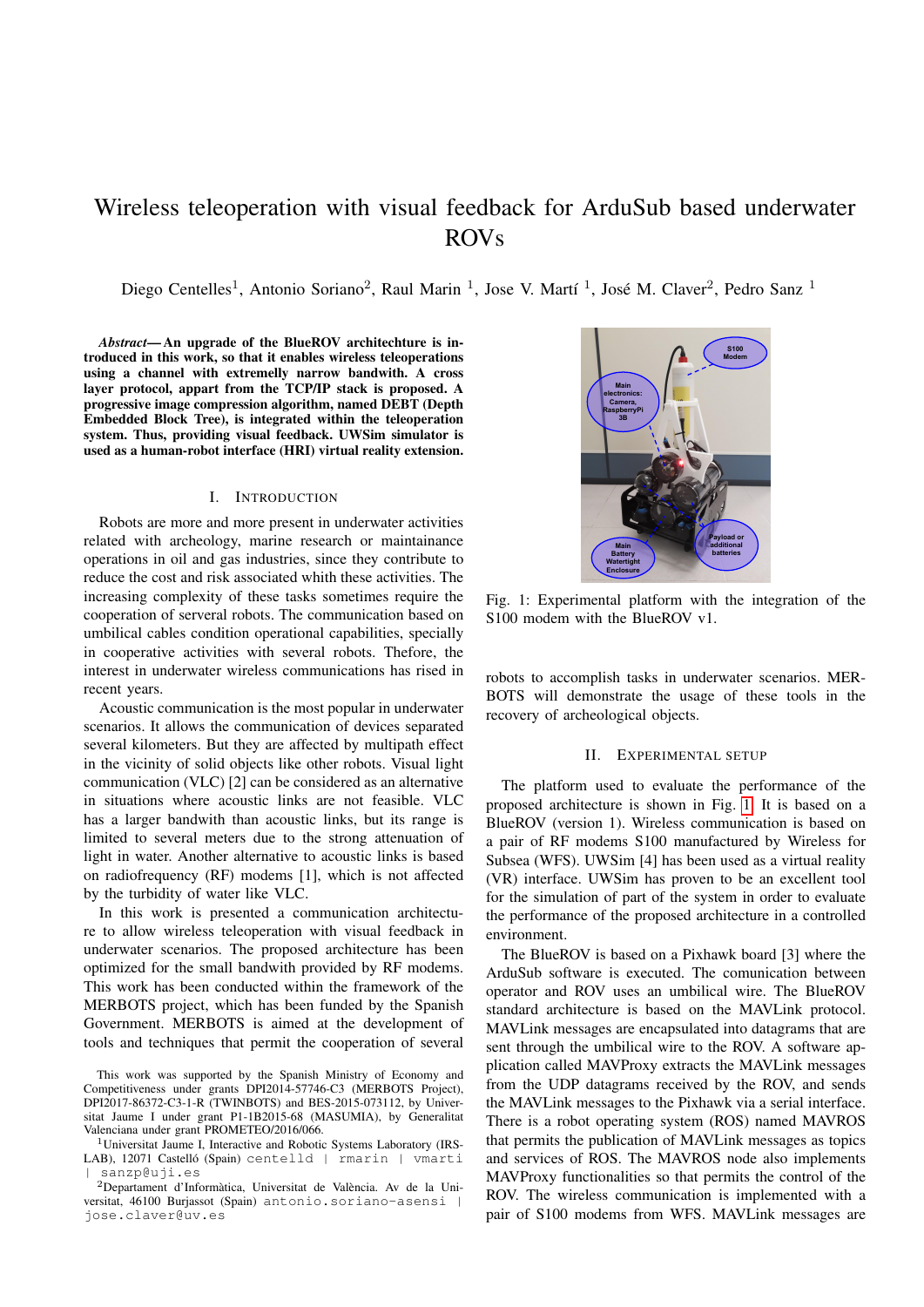read from the ArduSub and sent to S100 modems via serial inreface for their transmission.

The MAVROS node facilitates the development of a VR interface based on UWSim which permit the ROV control and the visualization of the image feedback and odometry received in ROV's messages. A specific UWSim module (https://github.com/dcentelles/underwater simulation) has been also developed in order to test the communication protocol in different transmission scenarios. The model is based on the library network simulator version 3 (NS3) and allows to model the effect of packet loss due to attenuation, packet collisions or discarded packets when the transmission buffer is full. The integration of the simulator in UWSim allows hardware in the loop tests of the ROV and modems separatelly and also the test of the whole system.

## III. ARCHITECHTURE FOR UNDERWATER COMMUNICATIONS

The small bandwidth of S100 modems impedes the transmission of MAVLink messages through the RF channel. An ad-hoc communication architecture is therefore required in order to enable wireless teleoperation. It is based on a crosslayer protocol which assumes the functionalities of the link, network and transport layers.

The access to the medium is ensured by means of a token passing strategy. Operator and ROV sides act as master and slave, respectively. The ROV sends a message indicating its odometry only in response to a command message from the operator. The operator sends command messages to the ROV periodically, being the time period between consecutive messages the interpacket gap (IPG). The IPG is large enough so that a complete command from operator to ROV and the answer from the ROV can be successfully transmitted. The point to point communication of S100 modems avoids the requirement of a network layer to transport the messages from operator to ROV and viceversa. A single frame suffices to send the odometry of the ROV, but several frames are required to transmit the visual feedback from ROV to operator. Two specific flags in ROV's response identify the first and the last frames of any image. The protocol itself ensures the delivery of packages in order, so that the information received in several packets can be gathered together to compose the images.

The structure of messages exchanged between ROV and operator is shown in Fig. [2a,](#page-1-0) where the first byte identifies the start of a new frame. The frame length in bytes is indicated in the second byte. The variable size payload field contains the information transmitted. The 16 bit cyclic redundancy code (CRC) appended at the end of each frame permits to detect any incorrect reception. The payload structure of the messages sent by the ROV are depicted in Fig. [2c.](#page-1-1) The two inital bits indicate if the message contains the start or the end of an image. The ROV's odometry is codified in bytes 2 to 13. The image trunk field of the message has variable size, and contains information of the images sent from ROV to operator.

<span id="page-1-2"></span><span id="page-1-1"></span><span id="page-1-0"></span>

Fig. 2: Format of the protocol frames. (a) Detail of the fields contained in protocol's frames. (b) Structure of the payload of frame sent by the operator. (c) Structure of the payload of the message sent by the ROV.

<span id="page-1-4"></span><span id="page-1-3"></span>

<span id="page-1-5"></span>Fig. 3: Format of the orders sent by operator. (a) Positioning command. (b) Image compression command.

The messages sent from operator to ROV are organized as indicated in Fig. [2b.](#page-1-2) The command sent to the ROV is codified in bits 4th to 7th of the firs byte. The order field contains the information related with the command sent. Its structure is shown in Fig. [3.](#page-1-3) ROV motion can be controlled indicating its velocity as indicated in Fig. [3a.](#page-1-4) If the ROV has an autonomous positioning system its movement can also be controlled indicating the desired final position. The payload of this order is the same as in Fig. [3a,](#page-1-4) but the flags byte is not used.

Depth embedded block tree (DEBT) algorithm [5] is integrated into the proposed protocol in order to allow visual feedback. DEBT algorithm permits the selection of a region of interest (ROI) so that image quality is preserved as much as possible in this ROI. The structure of the order sent to configure DEBT algorithm is depicted in Fig. [3b.](#page-1-5) This message contains information regarding X and Y limits of the ROI, and the level of compression that will be considered by DEBT.

## IV. RESULTS

In Fig. [4a](#page-2-0) and Fig. [4b,](#page-2-1) a time lapse of the packet sending and receiving events during a teleoperation are shown. Fig. [4a](#page-2-0) shows the results of a HIL (Hardware In The Loop) experiment with the S100 modems sunk in water and robot motion simulated with the ArduPilot simulator. In this figure, the capture and reception events of an image are also